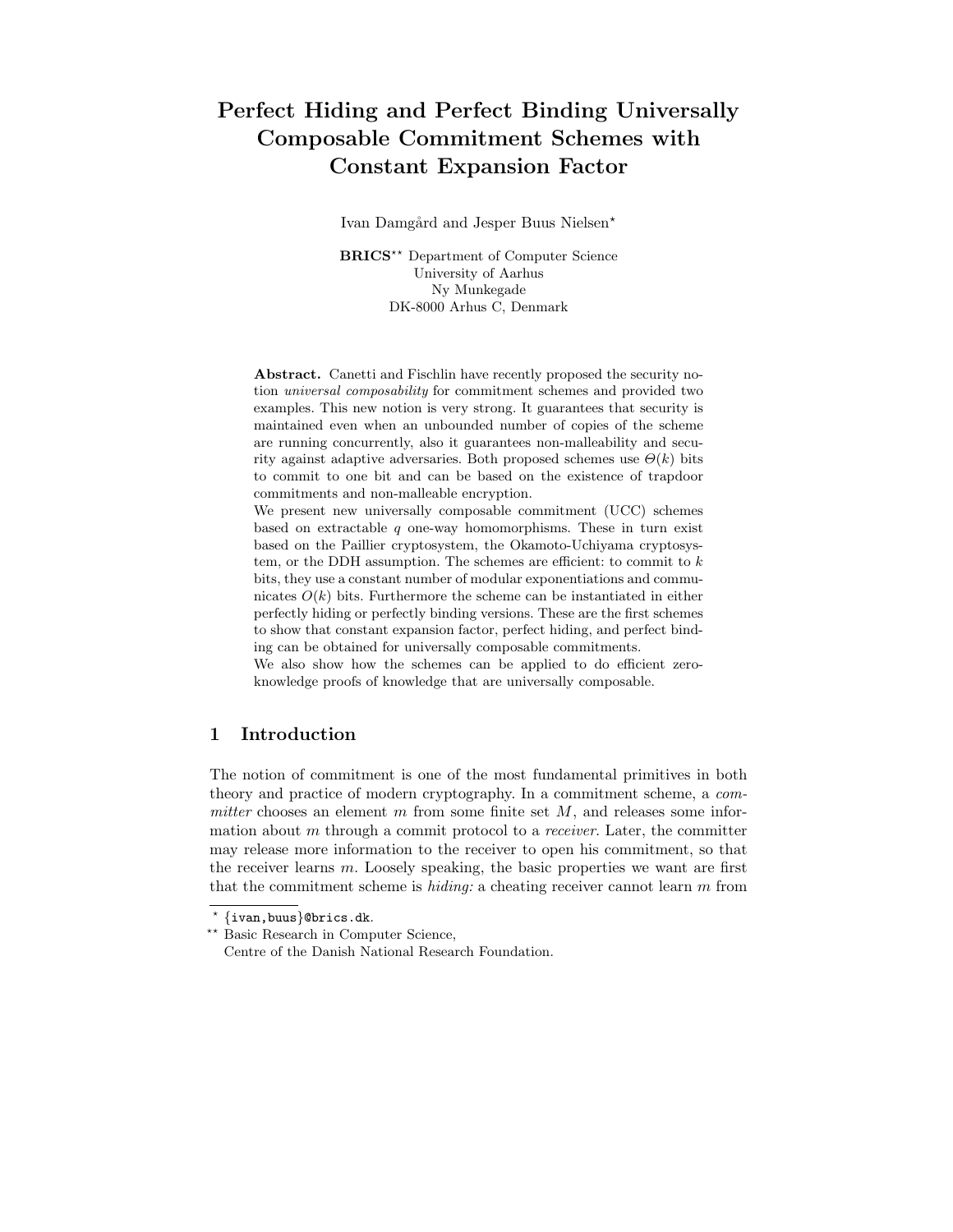the commitment protocol, and second that it is binding: a cheating committer cannot change his mind about  $m$ , the verifier can check in the opening that the value opened was what the committer had in mind originally. Each of the two properties can be satisfied unconditionally or relative to a complexity assumption. A very large number of commitment schemes are known based on various notions of security and various complexity assumptions.

In [?] Canetti and Fischlin proposed a new security measure for commitment schemes called universally composable commitments. This is a very strong notion: it guarantees that security is maintained even when an unbounded number of copies of the scheme are running concurrently and asynchronous. It also guarantees non-malleability and maintains security even if an adversary can decide adaptively to corrupt some of the players and make them cheat. The new security notion is based on the framework for universally composable security in [?]. In this framework one specifies desired functionalities by specifying an idealized version of them. An idealized commitment scheme is modeled by assuming a trusted party to which both the committer and the receiver have a secure channel. To commit to  $m$ , the committer simply sends  $m$  to the trusted party who notifies the receiver that a commitment has been made. To open, the committer asks the trusted party to reveal  $m$  to the receiver. Security of a commitment scheme now means that the view of an adversary attacking the scheme can be simulated given access to just the idealized functionality.

It is clearly important for practical applications to have solutions where only the two main players need to be active. However, in [?] it is shown that universal composability is so strong a notion that no universally composable commitment scheme for only two players exist. However, if one assumes that a common reference string with a prescribed distribution is available to the players, then two-player solutions do exist and two examples are given in [?]. Note that common reference strings are often available in practice, for instance if a public key infrastructure is given.

The commitment scheme(s) from [?] uses  $\Omega(k)$  bits to commit to one bit, where  $k$  is a security parameter, and it guarantees only computational hiding and binding. In fact, as detailed later, one might even get the impression from the construction that perfect hiding, respectively binding cannot be achieved. Here, by perfect, we mean that an unbounded receiver gets zero information about  $m$ , respectively an unbounded committer can change his mind about  $m$ with probability zero.

Our contribution is a new construction of universally composable commitment schemes, which uses  $O(k)$  bits of communication to commit to k bits. The scheme can be set up such that it is perfectly binding, or perfectly hiding, without loosing efficiency<sup>1</sup>. The construction is based on a new primitive which we call a mixed commitment scheme. We give a general construction of mixed

<sup>1</sup> [?] also contains a scheme which is statistically binding and computationally hiding, the scheme however requires a new setup of the common reference string per commitment and is thus mostly interesting because it demonstrates that statistically binding can be obtained at all.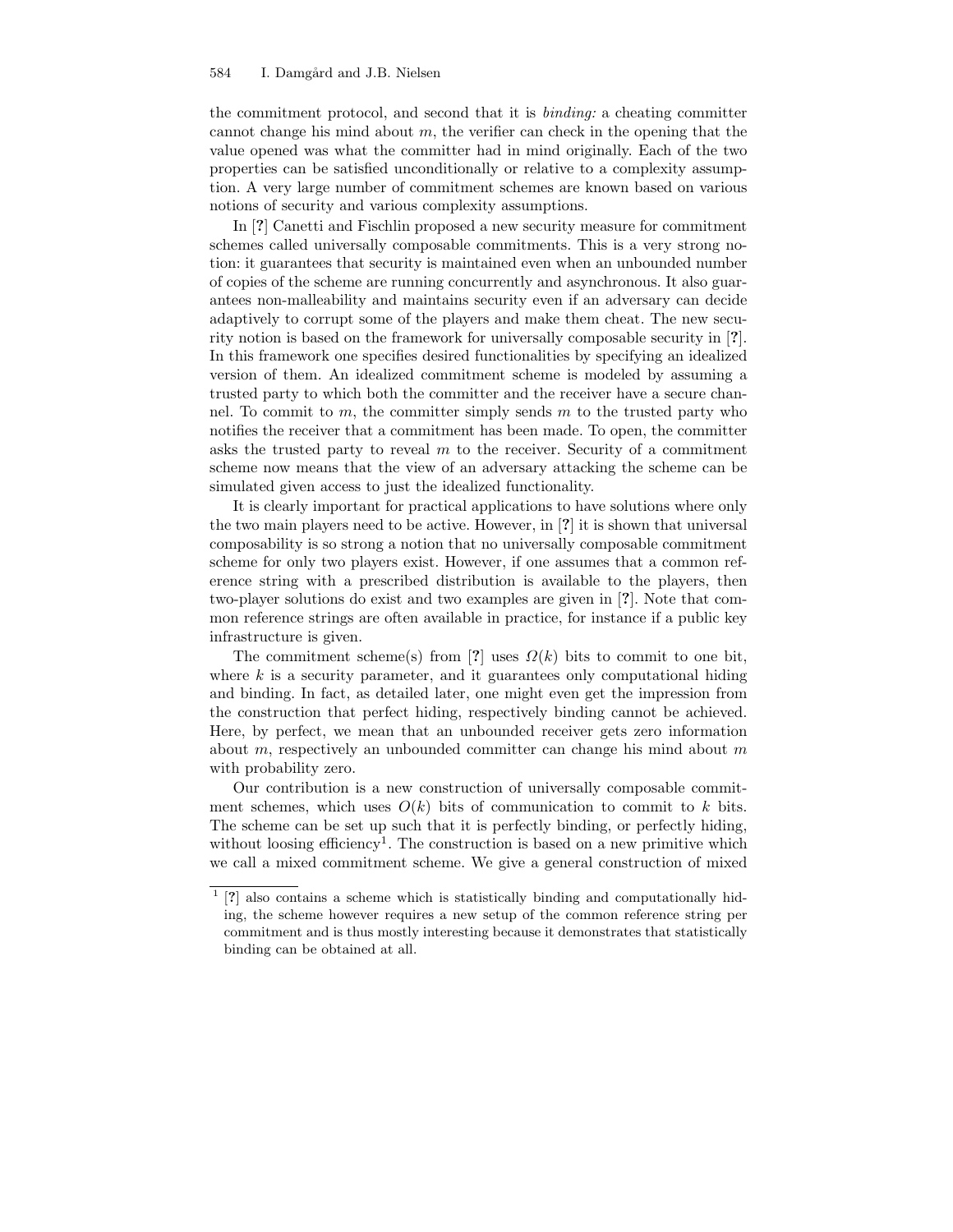commitments, based on any family of so called extractable q one-way homomorphisms, and show two efficient implementations of this primitive, one based on the Paillier cryptosystem and one based on the Okamoto-Uchiyama cryptosystem. A third example based on the DDH assumption is less efficient, but still supports perfect hiding or binding. Our commitment protocol has three moves, but the two first messages can be computed independently of the message committed to and thus the latency of a commitment is still one round as in [?]. We use a "personalized" version of the common reference string model where each player has a separate piece of the reference string assigned to him. It is an open question if our results can also be obtained with a reference string of size independent of the number of players.

As a final contribution we show that if a mixed commitment scheme comes with protocols in a standard 3-move form for proving in zero-knowledge relations among committed values, the resulting UCC commitment scheme inherits these protocols, such that usage of these is also universally composable. For our concrete schemes, this results in efficient protocols for proving binary Boolean relations among committed values and also (for the version based on Paillier encryption) additive and multiplicative relations modulo  $N$ . We discuss how this can be used to construct efficient universally composable zero-knowledge proofs of knowledge for NP, improving the complexity of a corresponding protocol from [?].

An Intuitive Explanation of some Main Ideas In the simplest type of commitment scheme, both committing and opening are non-interactive, so that committing just consists of running an algorithm commit<sub>K</sub>, keyed by a public key  $K$ , taking as input the message  $m$  to be committed to and a uniformly random string r. The committer computes  $c \leftarrow \text{commit}_{K}(m, r)$ , and sends c to the receiver. To open, the committer sends  $m$  and  $r$  to the receiver, who checks that  $c = \text{commit}_K(m, r)$ . For this type of scheme, hiding means that given just  $c$  the receiver does not learn  $m$  and binding means that the committer cannot change his mind by computing  $m', r'$ , where  $c = \text{commit}(m', r')$  and  $m' \neq m$ .

In a *trapdoor scheme* however, to each public key  $K$  a piece of trapdoor information  $t_K$  is associated which, if known, allows the committer to change his mind. We will call such schemes equivocable. One may also construct schemes where a different type of trapdoor information  $d_K$  exists, such that given  $d_K$ , one can efficiently compute m from commit<sub>K</sub> $(m, r)$ . We call such schemes *extractable*. Note that equivocable schemes cannot be perfect binding and that extractable schemes cannot be perfect hiding.

As mentioned, the scheme in [?] guarantees only computational binding and computational hiding. Actually this is important to the construction: to prove security, we must simulate an adversary's view of the real scheme with access to the idealized functionality only. Now, if the committer is corrupted by the adversary and sends a commitment c, the simulator must find out which message was committed to, and send it to the idealized functionality. The universally composable framework makes very strict demands to the simulation implying that rewinding techniques cannot be used for extracting the message. A solution is to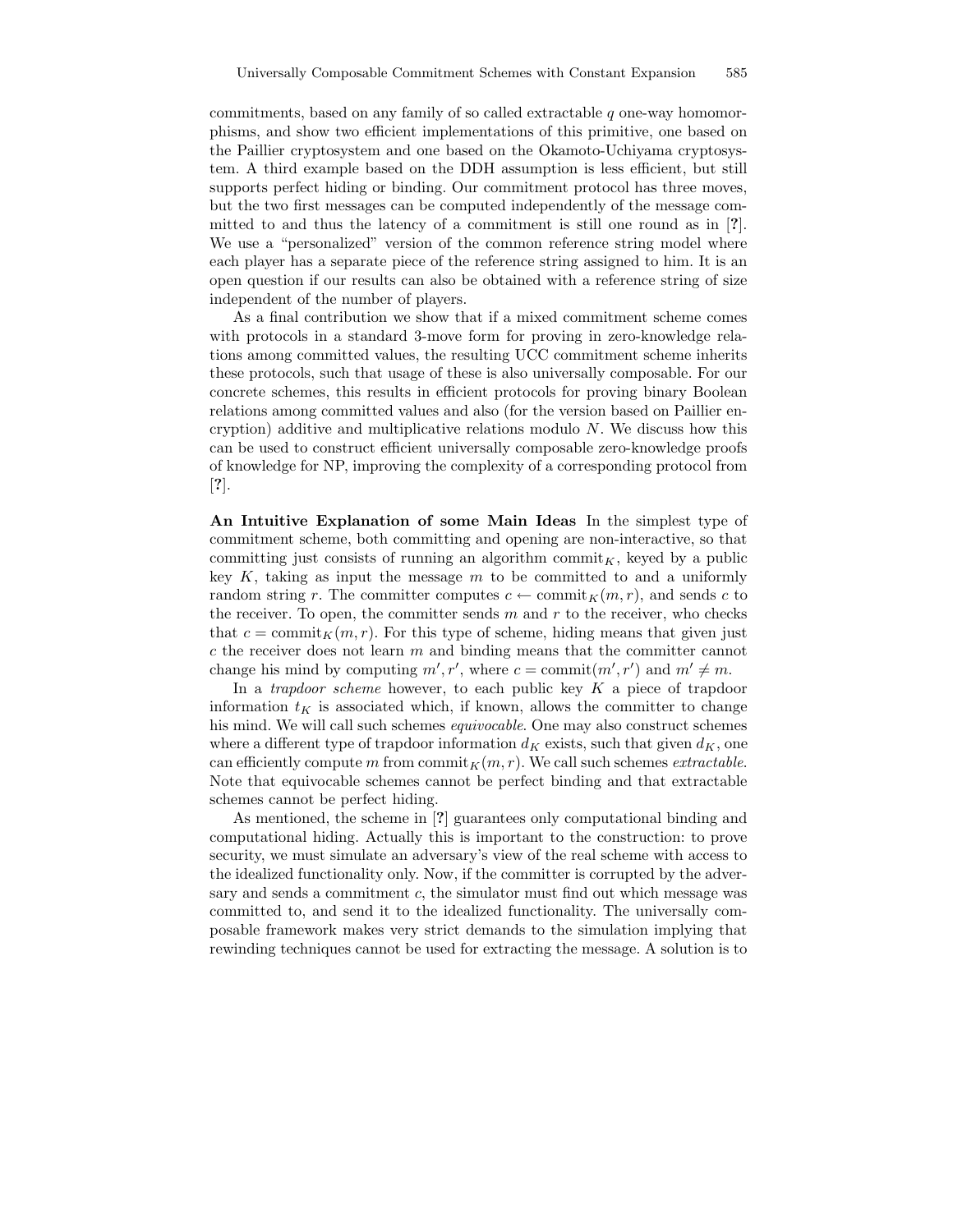use an extractable scheme, have the public key  $K$  in the reference string, and set things up such that the simulator knows the trapdoor  $d_k$ . A similar consideration leads to the conclusion that if instead the receiver is corrupt, the scheme must be equivocable with trapdoor  $t_K$  known to the simulator, because the simulator must generate a commitment on behalf of the honest committer before finding out from the idealized functionality which value was actually committed to. So to build universally composable commitments it seems we must have a scheme that is simultaneously extractable and equivocable. This is precisely what Canetti's and Fischlin's ingenious construction provides.

In this paper, we propose a different technique for universally composable commitments based on what we call a mixed commitment scheme. A mixed commitment scheme is basically a commitment scheme which on some of the keys is perfectly hiding and equivocable, we call these keys the E-keys, and on some of the keys is perfectly binding and extractable, we call these keys the X-keys. Clearly, no key can be both an X- and an E-key, so if we were to put the entire key in the common reference string, either extractability or equivocability would fail and the simulation could not work. We remedy this by putting only a part of the key, the so-called system key, in the reference string. The rest of the key is set up once per commitment using a two-move protocol. This allows the simulator to force the key used for each commitment to be an E-key or an X-key depending on whether equivocability or extractability is needed.

Our basic construction is neither perfectly binding nor perfectly hiding because the set-up of keys is randomized and is not guaranteed to lead to any particular type of key. However, one may add to the reference string an extra key that is guaranteed to be either an E- or an X-key. Using this in combination with the basic scheme, one can obtain either perfect hiding or perfect binding.

## 2 Mixed Commitments

We now give a more formal description of mixed commitment schemes. The most important difference to the intuitive discussion above is that the system key N comes with a trapdoor  $t_N$  that allows efficient extraction for all X-keys. The E-keys, however, each come with their own trapdoor for equivocability.

**Definition 1.** By a mixed commitment scheme we mean a commitment scheme commit<sub>K</sub> with some global system key N, which determines the message space  $\mathcal{M}_N$  and the key space  $\mathcal{K}_N$  of the commitments. The key space contains two sets, the E-keys and the X-keys, for which the following holds:

- **Key generation** One can efficiently generate a system key  $N$  along with the socalled X-trapdoor  $t_N$ . One can, given the system key N, efficiently generate random keys from  $K_N$  and given  $t_N$  one can sample random X-keys. Given the system key, one can efficiently generate an E-key K along with the socalled E-trapdoor  $t_K$ .
- Key indistinguishability Random E-keys and random X-keys are both computationally indistinguishable from random keys from  $K_N$  as long as the  $X$ -trapdoor  $t_N$  is not known.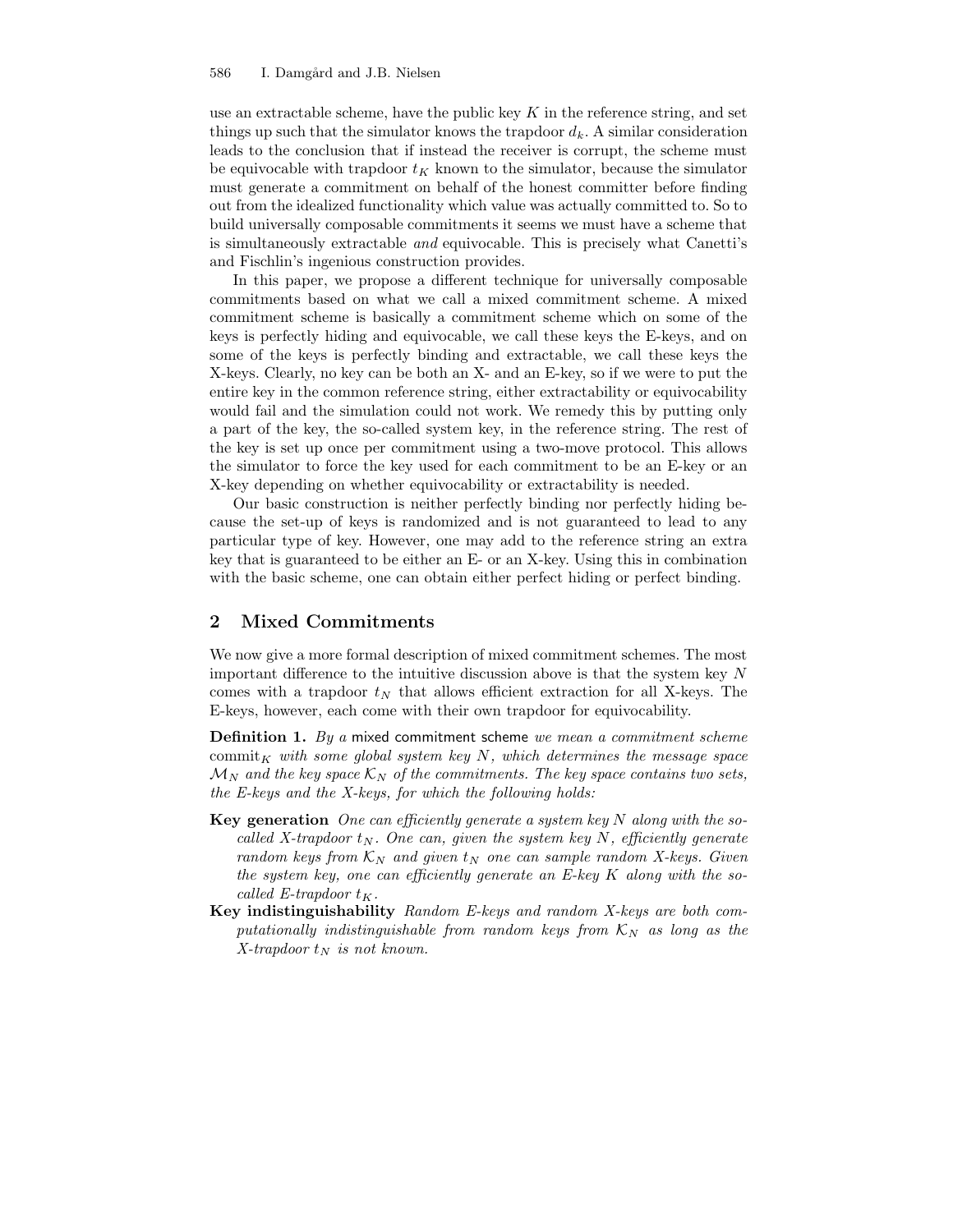- **Equivocability** Given E-key K and E-trapdoor  $t_K$  one can generate fake commitments c, distributed exactly as real commitments, which can later be opened arbitrarily, i.e. given a message m one can compute uniformly random r for which  $c = \text{commit}_K(m, r)$ .
- Extraction Given a commitment  $c = \text{commit}_K(m, r)$ , where K is an X-key, one can given the X-trapdoor  $t_N$  efficiently compute m.

Note that the indistinguishability of random E-keys, random X-keys, and random keys from  $\mathcal{K}_N$  implies that as long as the X-trapdoor is not known the scheme is computationally hiding for all keys and as long as the E-trapdoor is not known either the scheme is computationally binding for all keys.

For the construction in the next section we will need a few special requirements on the mixed commitment scheme. First of all we will assume that the message space  $\mathcal{M}_N$  and the key space  $\mathcal{K}_N$  are finite groups in which we can compute efficiently. We denote the group operation by  $+$ . Second we need that the number of E-keys over the total number of keys is negligible and that the number of X-keys over the total number of keys is negligibly close to 1. Note that this leaves only a negligible fraction which is neither X-keys nor E-keys. We call a mixed commitment scheme with these properties a special mixed commitment scheme.

The last requirement is that the scheme has two 'independent' E-trapdoors per E-key. We ensure this by a transformation. The keys will be of the form  $(K_1, K_2)$ . We let the E-keys be the pairs of E-keys and let the X-keys be the pairs of X-keys. The message space will be the same. Given a message  $m$  we commit as (commit<sub>K<sub>1</sub></sub> $(\overline{m}_1)$ , commit<sub>K<sub>2</sub></sub> $(\overline{m}_2)$ ), where  $\overline{m}_1$  and  $\overline{m}_2$  are uniformly random values for which  $m = \overline{m}_1 + \overline{m}_2$ . If both keys are E-keys and the E-trapdoor of one of them, say  $K_b$ , is known a fake commitment is made by committing honestly to random  $m_{1-b}$  under  $K_{1-b}$  and making a fake commitment  $c_b$  under  $K_b$ . Then to open to m, open  $c_b$  to  $m_b = m_{1-b} - m$ . Note that the distribution of the result is independent of  $b$  — this will become essential later. All requirements for a special mixed commitment scheme are maintained under the transformation.

#### Special Mixed Commitment Scheme based on q One-Way Homomor-

phisms Our examples of special mixed commitment schemes are all based on q one-way homomorphism generators, as defined in [?]. Here we extend the notion to extractable  $q$  one-way homomorphisms. In a nutshell, we want to look at an easily computable homomorphism  $f: G \to H$  between Abelian groups  $G, H$ such that  $H/f(G)$  is cyclic and has only large prime factors in its order. And such that random elements in  $f(G)$  are computationally indistinguishable from random elements chosen from all of  $H$  (which in particular implies that  $f$  is hard to invert). However, given also a trapdoor associated with  $f$ , it becomes easy to extract information about the status of an element in H.

More formally, a family of extractable  $q$  one-way homomorphisms is given by a probabilistic polynomial time (PPT) generator  $G$  which on input  $1^k$  outputs a (description of a) tuple  $(G, H, f, g, q, b, b', t)$ , where G and H are groups, f:  $G \to H$  is an efficiently computable homomorphism,  $g \in H \setminus f(G)$ ,  $q, b, b' \in \mathbb{N}$ ,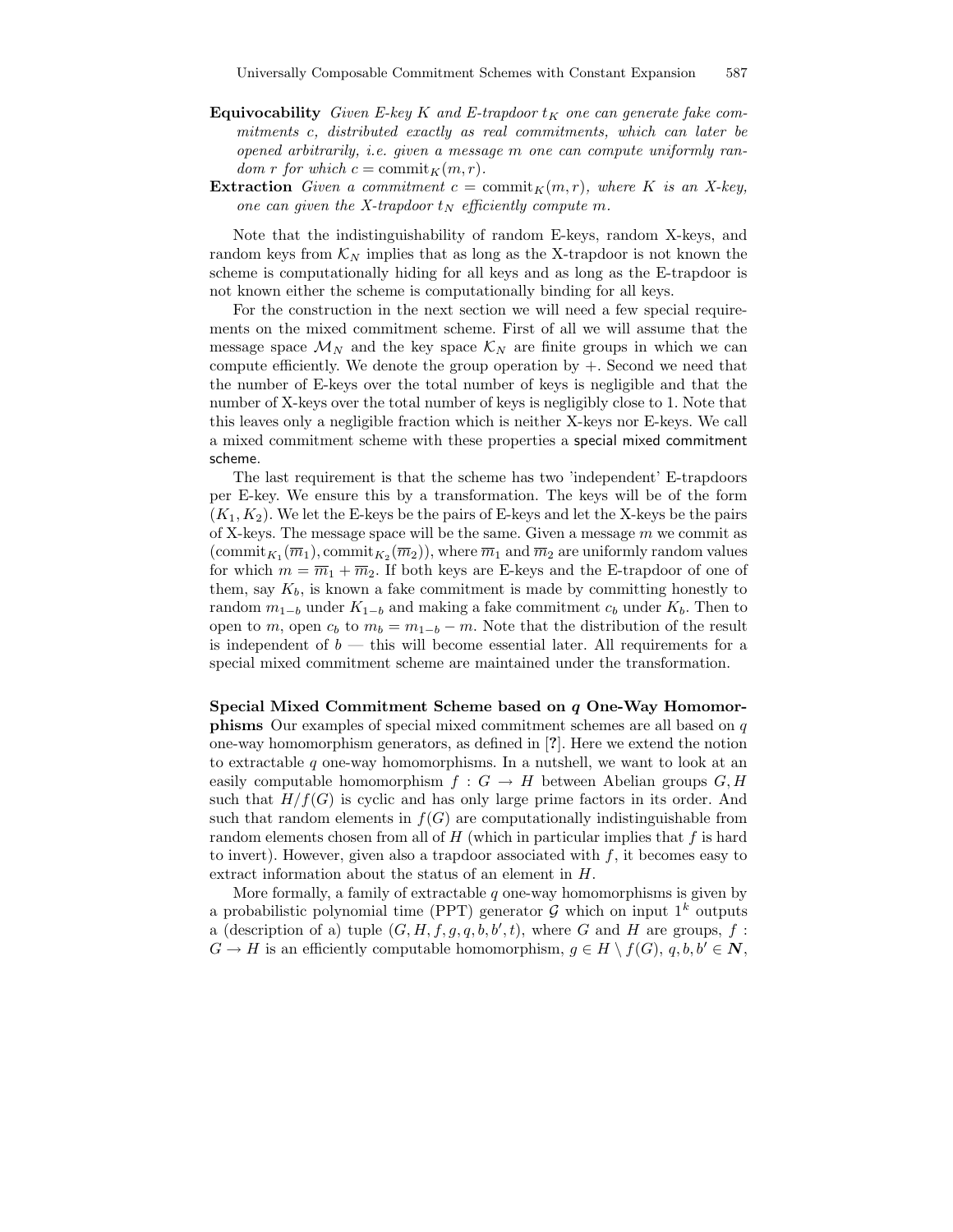and t is a string called the trapdoor. Let  $F = f(G)$ . We require that  $qF$  generates the factor group  $H/F$  and let ord $(g) = |H/F|$ . We require that ord $(g)$ is superpolynomial in k (e.g.  $2^k$ ), that q is a multiple of ord(g), and that b is a public lower bound on ord $(g)$ , i.e., we require that  $2 \leq b \leq \text{ord}(g) \leq q$ . We say that a generator has *public order* if  $b = \text{ord}(g) = q$ . Also b' is superpolynomial in k (e.g.  $2^{k/2}$ ) and it is a public lower bound on the primefactors in  $\text{ord}(g)$ , i.e., all prime factors in  $\text{ord}(g)$  are at least b'. We write operations in G and H multiplicatively and we require that in both groups one can multiply, exponentiate, take inverses, and sample random elements in PPT given  $(G, H, f, g, q, b, b')$ . The final central requirements are as follows:

- Indistinguishability. Random elements from  $F$  are *computationally indistinguishable* from random elements from H given  $(G, H, f, g, q, b, b')$ .
- Extractability. This comes in two flavors. We call the generator fully extractable if given  $(G, H, f, g, q, b, b', t)$  and  $y = g^{i} f(r)$  one can compute i mod ord $(g)$  in PPT. Note that, given  $(G, H, f, g, q, b, b', t)$ , one can compute  $\operatorname{ord}(g)$  easily. We call a generator  $0/1\textrm{-}extractable$  if given  $(G, H, f, g, q, b, b', t)$ and  $y = g^{i} f(r)$  one can determine whether  $i = 0$  in PPT.
- q-invertibility Given  $(G, H, f, g, q, b, b')$  and  $y \in H$ , it is easy to compute x such that  $y^q = f(x)$ . Note that this does not contradict indistinguishability: since q is a multiple of ord $(g)$ , it is always the case that  $y^q \in F$ .

We give three examples of extractable  $q$  one-way homomorphism generators:

- **Based on Paillier encryption:** Let  $n = PQ$  be an RSA modulus, where P and Q are  $k/2$ -bit primes. Let  $G = \mathbf{Z}_n^*$ , let  $H = \mathbf{Z}_n^*$ , and let  $f(r) =$  $r^{n} \mod n^{2}$ . Let  $g = (n + 1)$ , let  $b = q = n$ ,  $b' = 2^{k/2-1}$ , and let  $t = (P, Q)$ . Then it follows directly from [?] that relative to the DCRA assumption we have a fully extractable generator with public order.
- Based on Okamoto-Uchiyama encryption: Now let  $N = Pn = P^2Q$ . Let  $G = \mathbf{Z}_n^*$ , let  $H = \mathbf{Z}_N^*$ , and let  $f(r) = r^N \mod N$ . Let  $g = (N + 1)$ ,  $q = N$ ,  $b = b' = 2^{k/2-1}$  and  $t = (P, Q)$ . Then it follows directly from [?] that relative to the p-subgroup assumption we have a fully extractable generator.
- **Based on Diffie-Hellman encryption:** Let  $\langle \alpha \rangle$  be a group of prime order Q. Let  $\beta = \alpha^x$  for uniformly random  $x \in \mathbb{Z}_Q^*$ . Let  $G = \mathbb{Z}_Q$ , let  $H = \langle \alpha \rangle \times \langle \alpha \rangle$ , and let  $f(r) = (\alpha^r, \beta^r)$ . Let  $g = (1, \beta), b = b' = q = Q$  and  $t = x$ . Then the scheme is 0/1-extractable: let  $(A, B) = g^m f(r) = (\alpha^r, \beta^{r+m})$ , then  $A^x =$ B iff  $m = 0$ . Relative to the DDH assumption we have a  $0/1$ -extractable generator with public order.

We now show how to transform an extractable generator into a special mixed commitment scheme. We treat fully extractable and 0/1-extractable generators in parallel, as the differences are minimal.

The key space will be  $H$ , the message space will be  $Z_b$  for fully extractable schemes and  $\mathbb{Z}_2$  for 0/1-extractable schemes. We commit as commit<sub>K</sub> $(m, r)$  =  $K^m f(r)$ , where r is uniformly random in H. The E-keys will be the set  $F =$  $f(G)$  and the E-trapdoor will be  $f^{-1}(K)$ . By the requirement that ord $(g)$  is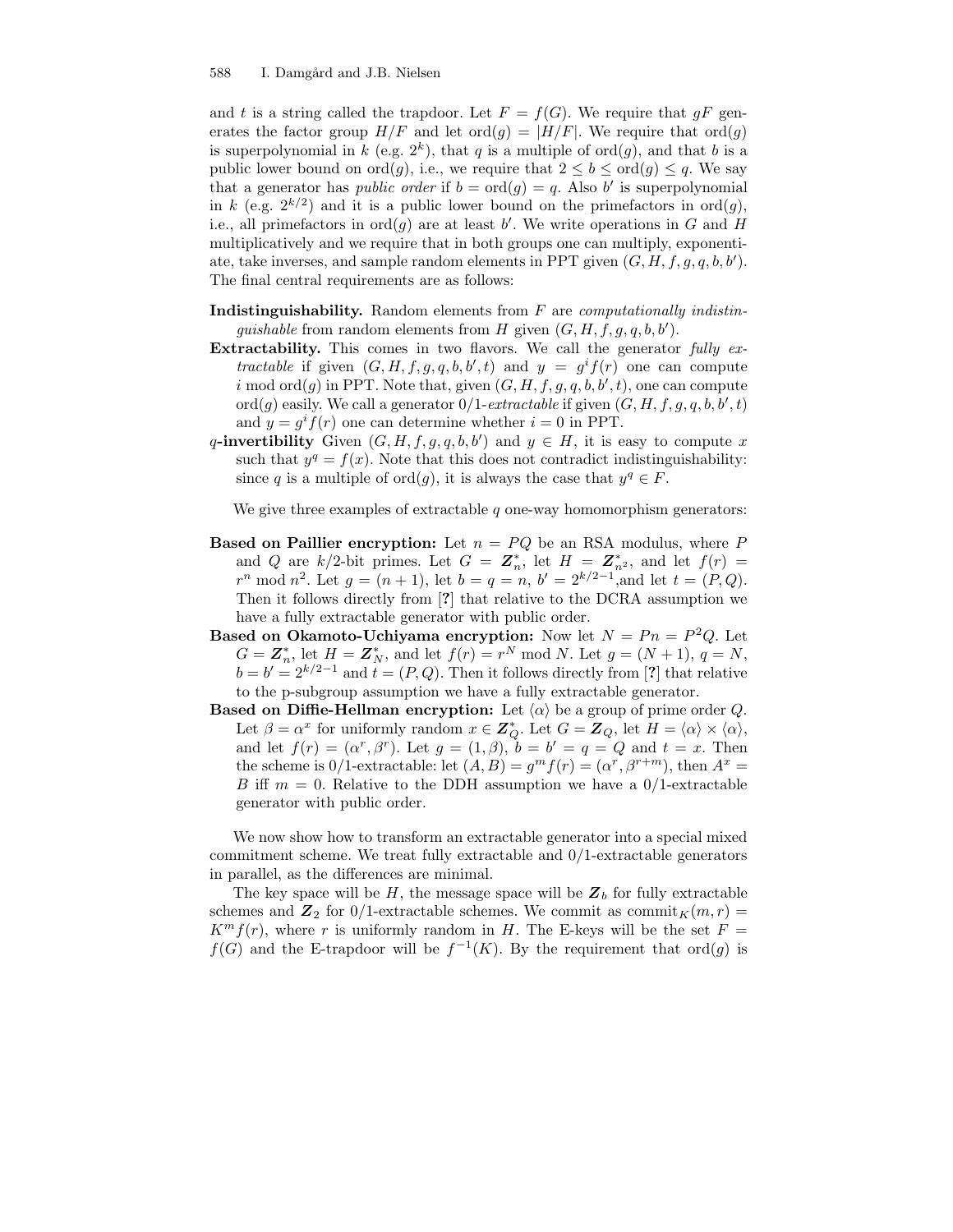superpolynomial in  $k$ , the set of E-keys is a negligible fraction of the keyspace as required. For equivocability, we generate a fake commitment as  $c = f(r_c)$  for uniformly random  $r_c \in H$ . Assume that  $K = f(r_K)$  and that we are given  $m \in$  $\mathbf{Z}_b$ . Compute  $r = r_K^{-m} r_c$ . Then r is uniformly random and  $c = \text{commit}_K(m, r)$ .

For a fully extractable generator the X-keys will be the elements of form  $K = g^{i} f(r_{K})$ , where i is invertible in  $\mathbb{Z}_{\text{ord}(g)}$ . By the requirement that ord $(g)$ only has large primefactors, the X-keys are the entire key-space except for a negligible fraction as required. They can be sampled efficiently given the trapdoor since then  $\text{ord}(g)$  is known. Assume that we are given  $c = K^m f(r)$  for  $m \in \mathbb{Z}_b$ . Using fully extractability we can from c compute im mod ord $(g)$  and from K we can compute i mod ord $(g)$ . Since i is invertible we can then compute m mod ord $(g) = m$ . For a 0/1-extractable generator the X-keys will be the elements of the form  $K = g^{i} f(r_{K})$ , where  $i \in \mathbb{Z}_{\text{ord}(g)} \setminus \{0\}$ . By the  $0/1$ extractability these keys can be efficiently sampled given  $t$ . For extraction, note that commit<sub>K</sub> $(0, r) \in F$  and commit<sub>K</sub> $(1, r) \notin F$  and use the 0/1-extractability of the generator. For the fully extractable construction and the 0/1-extractable construction, the indistinguishability of the key-spaces follows directly from the indistinguishability requirement on the generator. The transformed scheme is given by commit<sub>K1,K2</sub> $(m,(r_1,r_2,m_1)) = (K_1^{m_1}f(r_1), K_2^{m_2}f(r_2))$ , where  $m_2 =$  $m - m_1 \mod q$ .

Proofs of Relations For the mixed commitment schemes we exhibit in this paper, there are efficient protocols for proving in zero-knowledge relations among committed values. As we shall see, it is possible to have the derived universally composable commitment schemes inherit these protocols while maintaining universal composability. In order for this to work, we need the protocols to be non-erasure  $\Sigma$ -protocols.

A non-erasure  $\Sigma$ -protocol for relation R is a protocol for two parties, called the prover P and the verifier V. The prover gets as input  $(x, w) \in R$ , the verifier gets as input  $x$ , and the goal is for the prover to convince the verifier that he knows w such that  $(x, w) \in R$ , without revealing information about w. We require that it is done using a protocol of the following form. The prover first computes a message  $a \leftarrow A(x, w, r_a)$ , where  $r_a$  is a uniformly random string, and sends a to V. Then V returns a random challenge  $e$  of length  $l$ . The prover then computes a responds to the challenge  $z \leftarrow Z(x, w, r_a, e)$ , and sends z to the verifier. The verifier then runs a program B on  $(x, a, e, z)$  which outputs  $b \in \{0, 1\}$  indicating where to believe that the prover knows a valid witness  $w$  or not. Besides the protocol being of this form we furthermore require that the following hold:

**Completeness** If  $(x, w) \in R$ , then the verifier always accepts  $(b = 1)$ .

Special honest verifier zero-knowledge There exists a PPT algorithm, the honest verifier simulator hvs, which given instance  $x$  (where there exists  $w$ such that  $(x, w) \in R$ ) and any challenge e generates  $(a, z) \leftarrow \text{hvs}(x, e, r)$ , where r is a uniformly random string, such that  $(x, a, e, z)$  is distributed identically to a successful conversation where e occurs as challenge.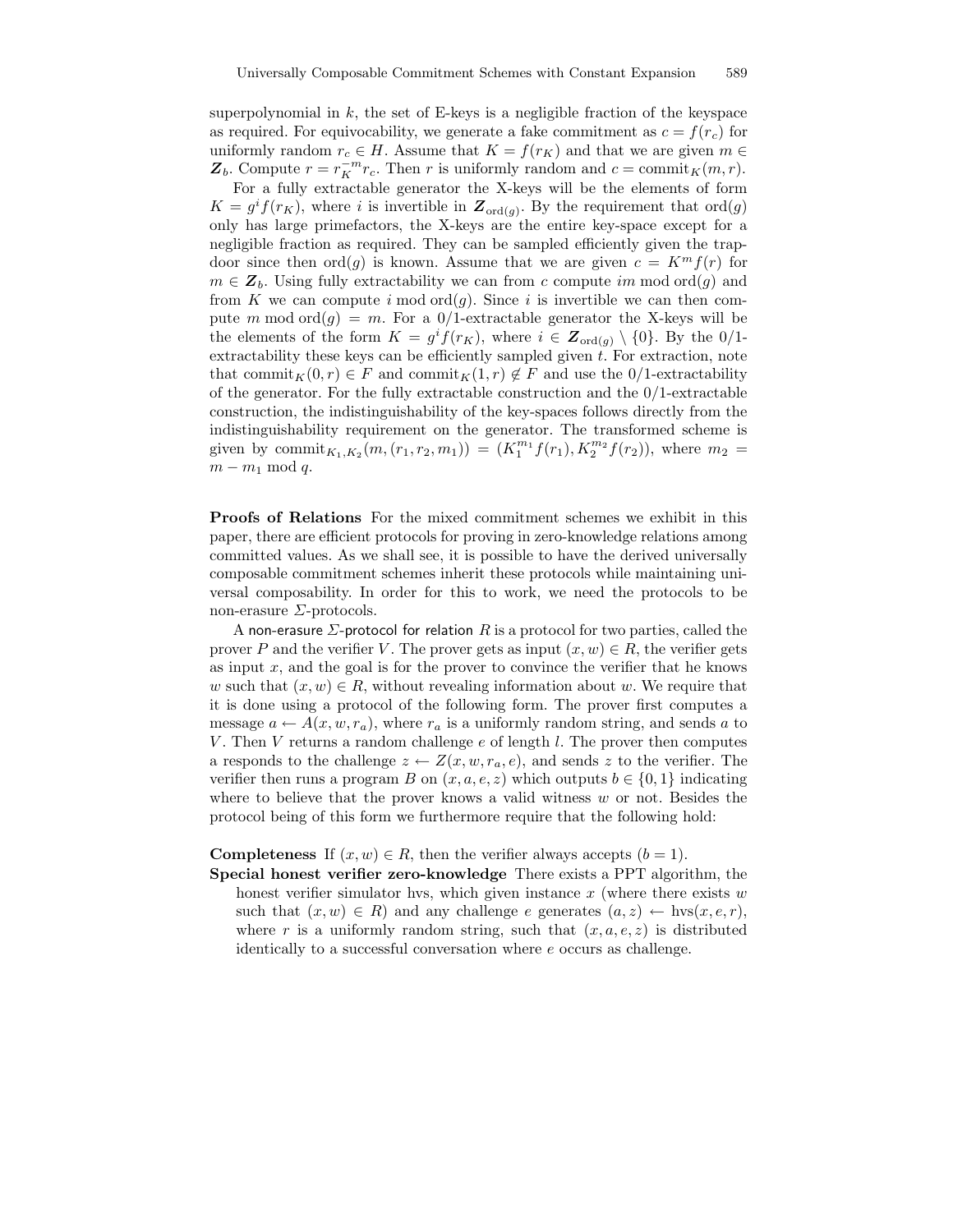- **State construction** Given  $(x, w, a, e, z, r)$ , where  $(a, z) = \text{hvs}(x, e, r)$  and  $(x, w) \in R$  it should be possible to compute uniformly random  $r_a$  for which  $a = A(x, w, r_a)$  and  $z = Z(x, w, r_a, e)$ .
- **Special soundness** There exists a PPT algorithm, which given  $x$ ,  $(a, e, z)$ , and  $(a, e', z')$ , where  $e \neq e'$ ,  $B(x, a, e, z) = 1$ , and  $B(x, a, e', z') = 1$ , outputs w such that  $(x, w) \in R$ .

In [?] it is shown how to use  $\Sigma$ -protocols in a concurrent setting. This is done by letting the first message be a commitment to a and then letting the third message be  $(a, r, z)$ , where  $(a, r)$  is an opening of the commitment and z is computed as usual. If the commitment scheme used is a trapdoor commitment scheme this will allow for simulation using the honest verifier simulator. In an adaptive non-erasure setting, where an adversary can corrupt parties during the execution, it is also necessary with the State Construction property as the adversary is entitled to see the internal state of a corrupted party.

Proofs of Relations for the Schemes based on q One-Way Homomorphisms The basis for the proofs of relations between commitments will be the following proof of knowledge which works for fully extractable generators with public order, so we have  $(G, H, f, g, q, b, b', t)$ , with  $b = \text{ord}(g) = q$ . Assume that the prover is given  $K \in H$ ,  $m \in \mathbb{Z}_b$  and  $r \in G$ , and the verifier is given K and  $C = K<sup>m</sup> f(r)$ . To prove knowledge of m, r, we do as follows:

- 1. The prover sends  $\overline{C} = K^{\overline{m}} f(\overline{r})$  for uniformly random  $\overline{m} \in \mathbf{Z}_q$  and  $\overline{r} \in G$ .
- 2. The verifier sends a uniformly random challenge  $e$  from  $\mathbf{Z}_{b'}$ , where  $b'$  is the public bound on the smallest primefactor in  $\text{ord}(g)$ .
- 3. The prover replies with  $\tilde{m} = em + \overline{m} \text{ mod } q$  and  $\tilde{r} = f^{-1}(K^q)^{\tilde{i}} r^e \overline{r}$ , where  $\tilde{i} = em + \overline{m} \operatorname{div} q$ . The verifier accepts iff  $K^{\tilde{m}} f(\tilde{r}) = C^e \overline{C}$ .

We argue that this is a non-erasure  $\Sigma$ -protocol: The completeness is immediate. For special soundness assume that we have two accepting conversations  $(\overline{C}, e, \tilde{m}, \tilde{r})$  and  $(\overline{C}, e', \tilde{m}', \tilde{r}')$ . By the requirement that b' is smaller than the smallest primefactor of q we can compute  $\alpha, \beta$  s.t.  $1 = \alpha q + \beta (e - e')$ . By our assumptions, we can compute  $r_c = f^{-1}(C^q)$  and  $r'_K = f^{-1}(K^q)$ . Then compute  $n = (\tilde{m} - \tilde{m}')\beta$ ,  $m = n \mod q$ , and  $r = (\tilde{r}/\tilde{r}')^{\beta} r_c^{\alpha} (r'_K)^{n \text{ div } q}$ . Then  $C = K^m f(r)$ . For special honest verifier zero-knowledge, given C and  $e$ , pick  $\tilde{m} \in \mathbb{Z}_q$  and  $\tilde{r} \in G$ at random and let  $\overline{C} = K^{\tilde{m}} f(\tilde{r}) C^{-e}$ . For the state construction, assume that we are then given  $m, r$  such that  $C = K^m f(r)$ . Then let  $\overline{m} = \tilde{m} - e m \mod q$ ,  $\tilde{i} = em + \overline{m} \operatorname{div} q, \, \overline{r} = \tilde{r} f^{-1} (K^q) \tilde{i} r^{-e}$ . Then all values have the correct distribution.

We extend this scheme to prove relations between committed values. Assume that the prover knows  $K_1, m_1, r_1, \ldots, K_l, m_l, r_l$  where  $\sum_{i=1}^l a_i m_i = a_0 \mod q$  for  $a_0, \ldots, a_l \in \mathbb{Z}_q$ , and assume that the verifier knows  $\overline{K_i}$  and  $C_i = K_i^{m_i} f(r_i)$  for  $i = 1, \ldots, l$  and knows  $a_0, \ldots, a_l$ . The prover proves knowledge as follows: Run a proof of knowledge as that described above for each of the commitments using the same challenge e in them all. Let  $\tilde{m}_i$  be the  $\tilde{m}$ -value of the protocol for  $C_i$ .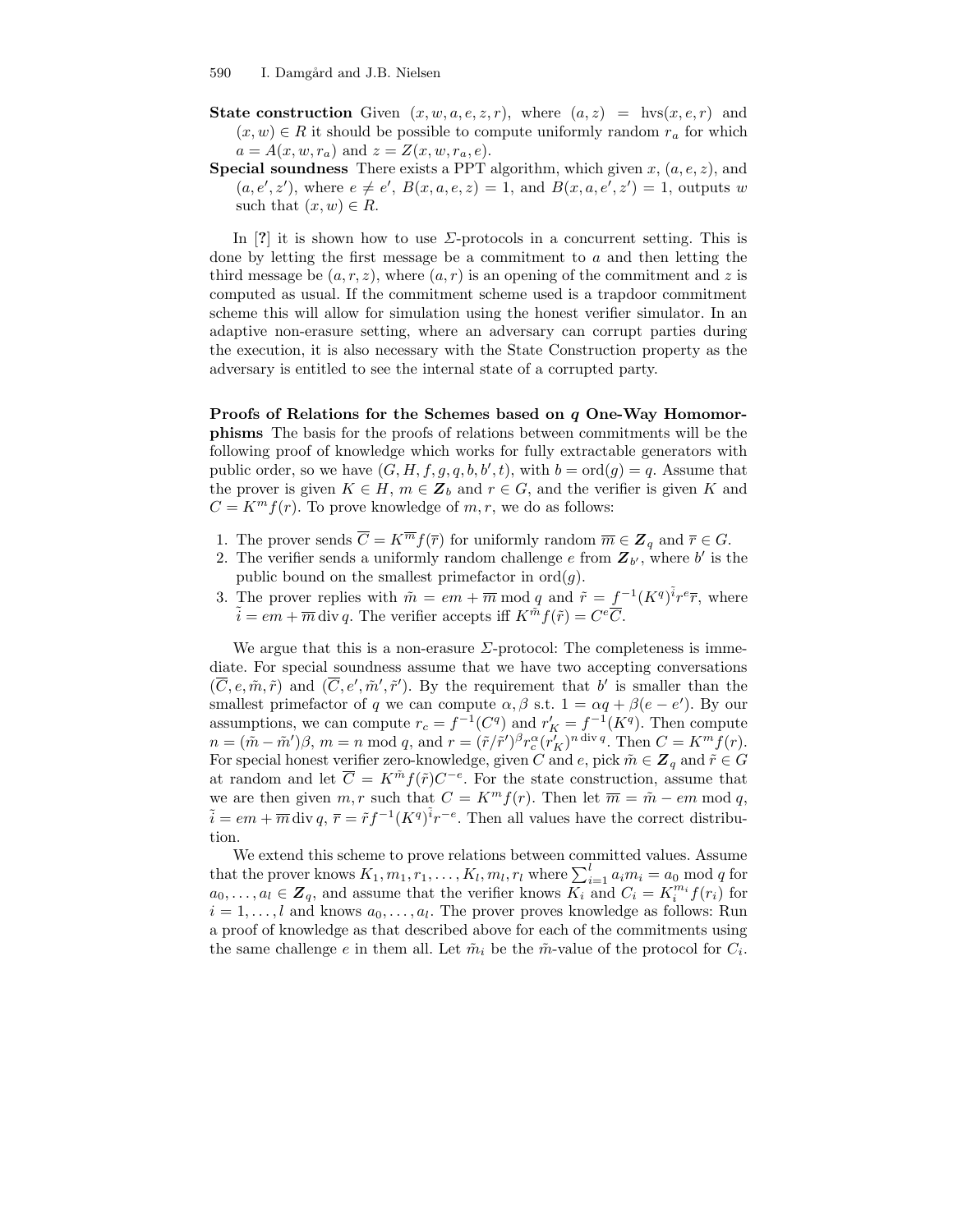We furthermore instruct the verifier to check that  $\sum_{i=1}^{l} a_i \tilde{m}_i = ea_0$ . For special soundness assume that we have accepting conversations for the two challenges  $e \neq e'$ . Then we can compute  $m_i = (\tilde{m}_i - \tilde{m}'_i)(e - e')^{-1} \mod q$  and  $r_i$  as above such that  $C_i = K_i^{m_i} f(r_i)$ . Furthermore  $\sum_{i=1}^l a_i m_i = (e - e')^{-1} (\sum_{i=1}^l a_i \tilde{m}_i \sum_{i=1}^{l} a_i \tilde{m}'_i$  =  $(e - e')^{-1} (ea_0 - e'a_0) = a_0$ . The other properties of a non-erasure Σ-protocol follows using similar arguments.

This handles proofs of knowledge for the basic scheme. Recall, however, that in our UCC construction we need a transformed scheme where pairs of basic commitments are used, as described above. So assume, for instance, that we are given transformed commitments  $(C_1, C_2), (C_3, C_4), (C_5, C_6)$  and we want to prove that the value committed to by  $(C_1, C_2)$  is the sum modulo q of the values committed by  $(C_3, C_4)$  and  $(C_5, C_6)$ . This can be done by using the above protocol to prove knowledge of  $m_1, \ldots, m_6$  contained in  $C_1, \ldots, C_6$  such that  $(m_1+m_2)-(m_3+m_4)-(m_5+m_6)=0.$  All linear relations between transformed commitments can be dealt with in a similar manner.

By extending the proof of multiplicative relations from [?] in a manner equivalent to what we did for the additive proof we obtain a non-erasure  $\Sigma$ -protocol for proving multiplicative relations between transformed commitments.

Now for schemes without public order, the  $\Sigma$ -protocols given above do not directly apply because we were assuming that  $b = \text{ord}(q) = q$ . However, we can modify the basic protocol by setting  $m = \overline{m} = \tilde{m} = 0$ . This results in a non-erasure  $\Sigma$ -protocol which allows the prover to prove knowledge of r, where  $C = f(r)$  is known by the verifier. I.e. the prover can prove that  $C \in F$ , in other words that C commits to 0. Given  $C = Kf(r)$  the prover can using the same protocol prove that  $CK^{-1} \in F$ , i.e. prove that  $C \in \overline{KF}$ , in other words that C commits to 1. Using the technique from [?] for monotone logical combination of  $\Sigma$ -protocols we can then combine such proofs. Let  $C_1, \ldots, C_l$  be commitments and let  $R = \{(b_1^i, \ldots, b_l^i)\}_{i=1}^a \subset \{0,1\}^l$  be a Boolean relation. We can then prove that  $C_1, \ldots, C_l$  commits to  $(m_1, \ldots, m_l) \in R$  by proving  $\bigvee_{i=1}^a \bigwedge_{i=1}^l C_i \in K^{m_i}F$ . Let in particular  $\mathbf{0} = \{(0,0), (1,1)\}\$  and let  $\mathbf{1} = \{(0,1), (1,0)\}\$ . Then proving knowledge of  $(m_1, m_2) \in \mathbf{0}$  for transformed commitment  $C = (C_1, C_2)$  proves that C commits to 0, similar for 1. Then using the relation  $\text{And} = 0 \times 0 \times 0 \cup$  $0\times0\times1\cup0\times1\times0\cup1\times1\times1$ , we can prove that three transformed commitments  $C_1, C_2, C_3$  commits to bits  $m_1, m_2, m_3$  s.t.  $m_1 = m_2 \wedge m_3$ . All Boolean relations of arity  $O(\log(k))$  can handled in a similar manner. This will work for both fully and 0/1-extractable schemes.

The following theorem summarizes what we have argued:

**Theorem 1.** If there exists a fully  $(0/1)$  extractable q one-way homomorphism generator, then there exists a special mixed commitment scheme with message space  $\mathbf{Z}_b$  ( $\mathbf{Z}_2$ ) as described above and with proofs of relations of the form  $m =$  $f(m_1, m_2, \ldots, m_l)$  where f is a Boolean predicate and  $l = O(\log(k))$ . If the scheme is with public order  $b = \text{ord}(q) = q$  and is fully extractable, we also have proofs of additive and multiplicative relations modulo q.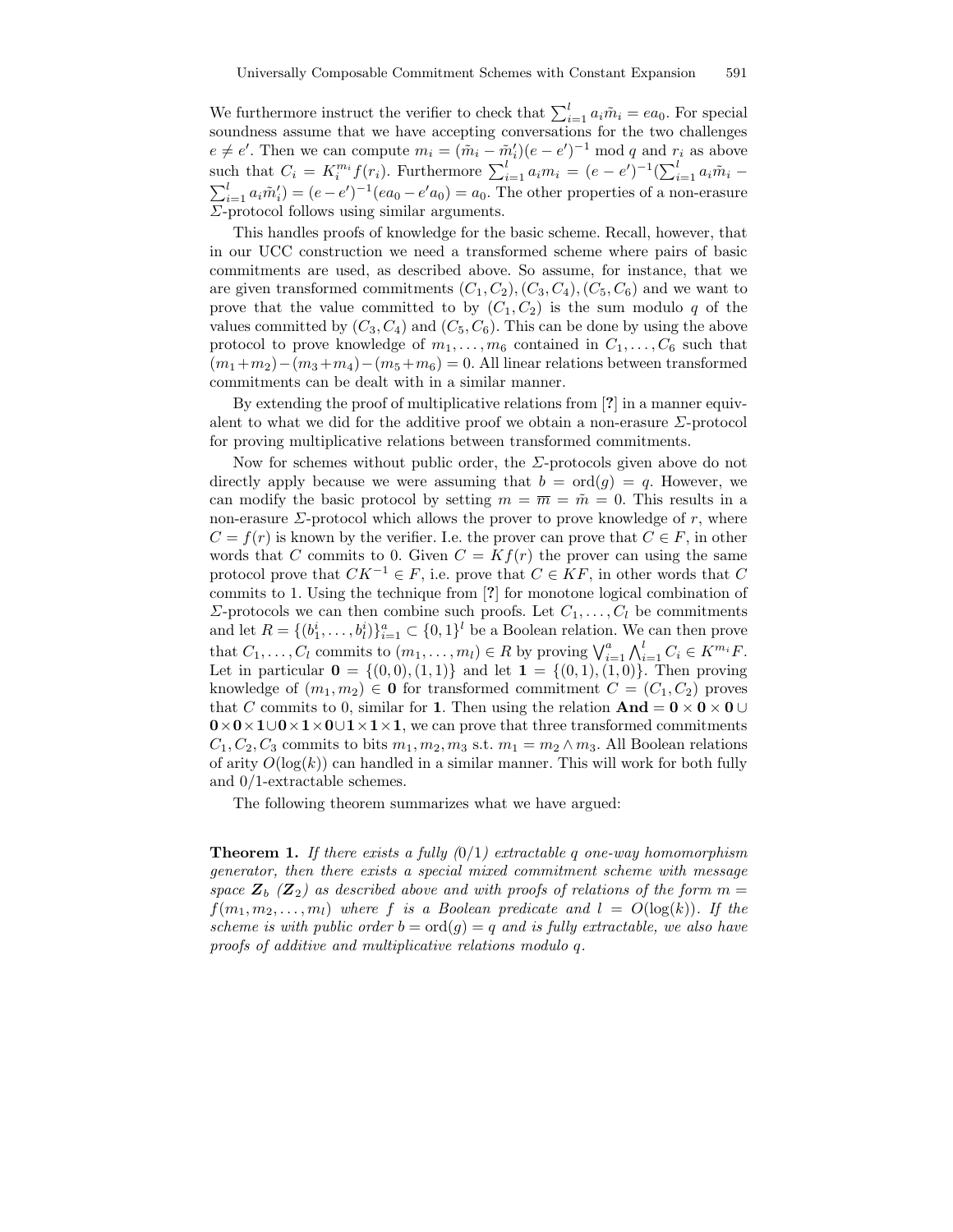## 3 Universally Composable Commitments

In the framework from [?] the security of a protocol is defined by comparing its real-life execution to an ideal evaluation of its desired behavior.

The protocol  $\pi$  is modeled by n interactive Turing Machines  $P_1, \ldots, P_n$  called the parties of the protocol. In the real-life execution of  $\pi$  an adversary  $\mathcal A$  and an environment  $\mathcal Z$  modeling the environment in which  $\mathcal A$  is attacking the protocol participates. The environment gives inputs to honest parties, receives outputs from honest parties, and can communication with  $A$  at arbitrary points in the execution. The adversary can see all messages and schedules all message deliveries. The adversary can corrupted parties adaptively. When a party is corrupted, the adversary learns the entire execution history of the corrupted party, including the random bits used, and will from the point of corruption send messages on behalf of the corrupted party. Both  $\mathcal A$  and  $\mathcal Z$  are PPT interactive Turing Machines.

Second an ideal evaluation is defined. In the ideal evaluation an ideal functionality  $\mathcal F$  is present to which all the parties have a secure communication line. The ideal functionality is an interactive Turing Machine defining the desired input-output behavior of the protocol. Also present is an ideal model adversary S, the environment Z, and n so-called dummy parties  $\tilde{P}_1, \ldots, \tilde{P}_n$  — all PPT interactive Turing Machines. The only job of the dummy parties is to take inputs from the environment and send them to the ideal functionality and take messages from the ideal functionality and output them to the environment. Again the adversary schedules all message deliveries, but can now not see the contents of the messages. This basically makes the ideal process a trivially secure protocol with the same input-output behavior as the ideal functionality. The framework also defines the hybrid models, where the execution proceeds as in the real-life execution, but where the parties in addition have access to an ideal functionality. An important property of the framework is that these ideal functionalities can securely be replaced with sub-protocols securely realizing the ideal functionality. The real-life model including access to an ideal functionality  $\mathcal F$  is called the F-hybrid model.

At the beginning of the protocol all parties, the adversary, and the environment is given as input the security parameter  $k$  and random bits. Furthermore the environment is given an auxiliary input  $z$ . At some point the environment stops activating parties and outputs some bit. This bit is taken to be the output of the execution. We use  $REAL_{\pi,\mathcal{A},\mathcal{Z}}(k,z)$  to denote the output of Z in the real-life execution and use IDEAL $_{\mathcal{F},\mathcal{S},\mathcal{Z}}(k,z)$  to denote the output of Z in the ideal evaluation. Let  $REAL_{\pi,\mathcal{A},\mathcal{Z}}$  denote the distribution ensemble  ${REL_{\pi,\mathcal{A,Z}}(k,z)}_{k\in\mathbf{N},z\in\{0,1\}^*}$  and let  ${IDEAL}_{\mathcal{F},\mathcal{S},\mathcal{Z}}(k,z)$  denote the distribution ensemble  $\{\text{IDEAL}_{\mathcal{F},\mathcal{S},\mathcal{Z}}(k,z)\}_{k\in\mathbf{N},z\in\{0,1\}^*}$ .

**Definition 2** ([?]). We say that  $\pi$  securely realizes  $\mathcal F$  if for all real-life adversaries  $A$  there exists an ideal model adversary  $S$  such that for all environments  $\mathcal Z$  we have that IDEAL $_{\mathcal F, \mathcal S, \mathcal Z}$  and  $REAL_{\pi, \mathcal A, \mathcal Z}$  are computationally indistinguishable.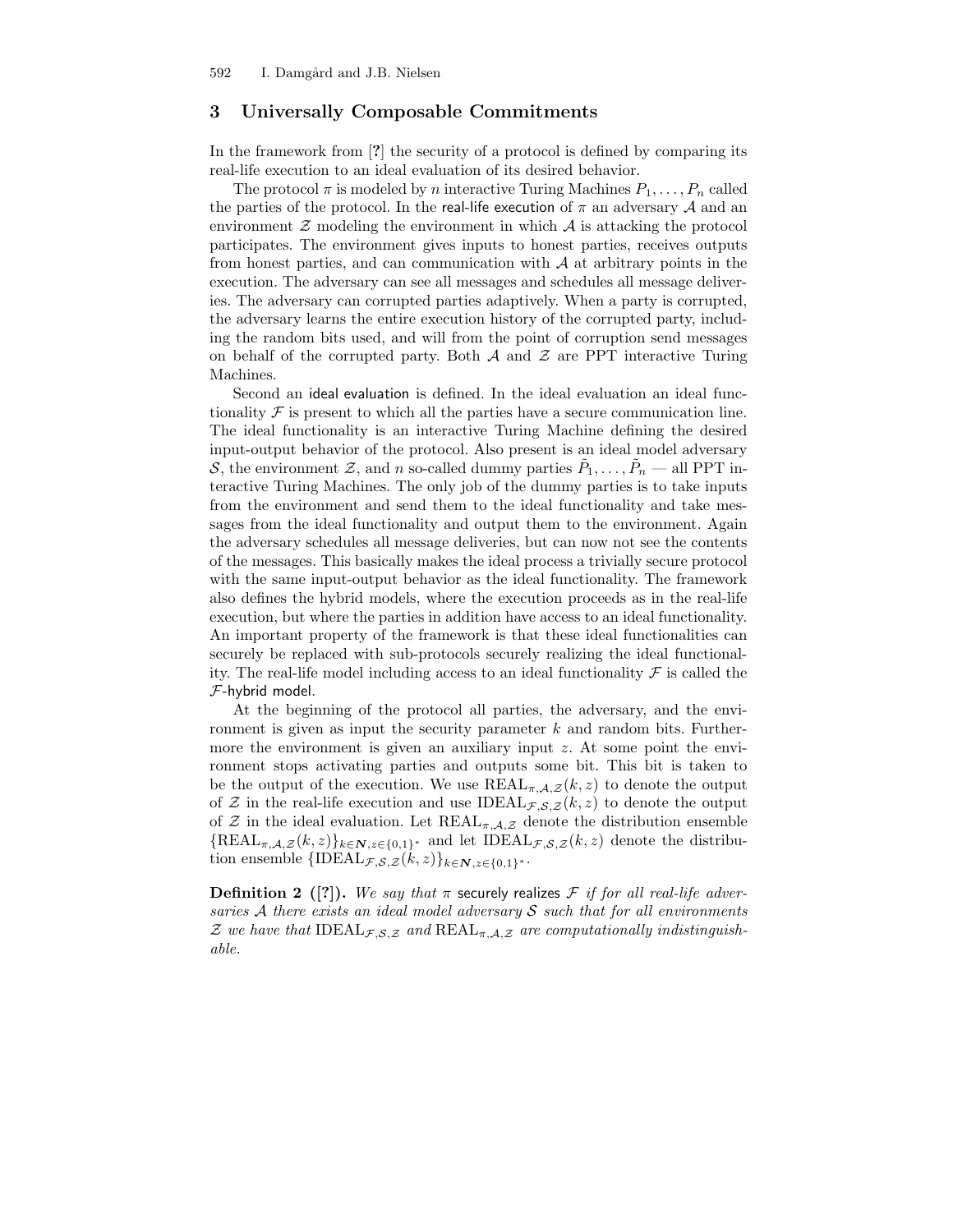An important fact about the above security notion is that it is maintained even if an unbounded number of copies of the protocol (and other protocols) are carried out concurrently  $-$  see [?] for a formal statement and proof. In proving the composition theorem it is used essentially that the environment and the adversary can communicate at any point in an execution. The price for this strong security notion, which is called universal composability in [?], is that rewinding cannot be used in the simulation.

The Commitment Functionality We now specify the task that we want to implement as an ideal functionality. We look at a slightly different version of the commitment functionality than the one in [?]. The functionality in [?] is only for committing to one bit. Here we generalize. The domain of our commitments will be the domain of the special mixed commitment used in the implementation. Therefore the ideal functionality must specify the domain by initially giving a system key  $N$ . For technical reasons, in addition, the X-trapdoor of  $N$  is revealed to the the ideal model adversary, i.e., the simulator. This is no problem in the ideal model since here the X-trapdoor cannot be used to find committed values – the ideal functionality stores committed values internally and reveals nothing before opening time. The simulator, however, needs the X-trapdoor in order to do the simulation of our implementation. The implementation, on the other hand, will of course keep the X-trapdoor of N hidden from the real-life adversary. The ideal functionality for homomorphic commitments is named  $\mathcal{F}_{\text{HCOM}}$  and is as follows.

- 0. Generate a uniformly random system key N along with the X-trapdoor  $t_N$ . Send N to all parties and send  $(N, t_N)$  to the adversary.
- 1. Upon receiving (commit, sid, cid,  $P_i$ ,  $P_j$ , m) from  $\tilde{P}_i$ , where m is in the domain of system key N, record  $(cid, P_i, P_j, m)$  and send the message (receipt,  $sid, cid, P_i, P_j$ ) to  $\tilde{P}_j$  and the adversary. Ignore subsequent (commit,  $sid, cid, ...)$  messages. The values  $sid$  and  $cid$  are a session id and a commitment id.
- 2. Upon receiving the message (prove,  $sid, cid, P_i, P_j, R, cid_1, \ldots, cid_a)$  from  $\tilde{P}_i$ , where  $(cid_1, P_i, P_j, m_1), \ldots, (cid_a, P_i, P_j, m_a)$  have been recorded, R is an a-ary relation with a non-erasure  $\Sigma$ -protocol, and  $(m_1, m_2, \ldots, m_a) \in R$ , send the message (prove, sid, cid,  $P_i$ ,  $P_j$ ,  $R, cid_1, \ldots, cid_a$ ) to  $\tilde{P}_j$  and the adversary.
- 3. Upon receiving a message (open, sid, cid,  $P_i$ ,  $P_j$ ) from  $\tilde{P}_i$ , where  $(cid, P_i)$  $P_j, m)$  has been recorded, send the message (open, sid, cid,  $P_i, P_j, m)$  to  $\tilde{P}_j$ and the adversary.

It should be noted that a version of the functionality where  $N$  and  $t_N$  are not specified by the ideal functionality could be used. We could then let the domain of the commitments be a domain contained in (or easy to encode in) the domain of all the system keys.

The Common Reference String Model As mentioned in the introduction we cannot hope to construct two-party UCC in the plain real-life model. We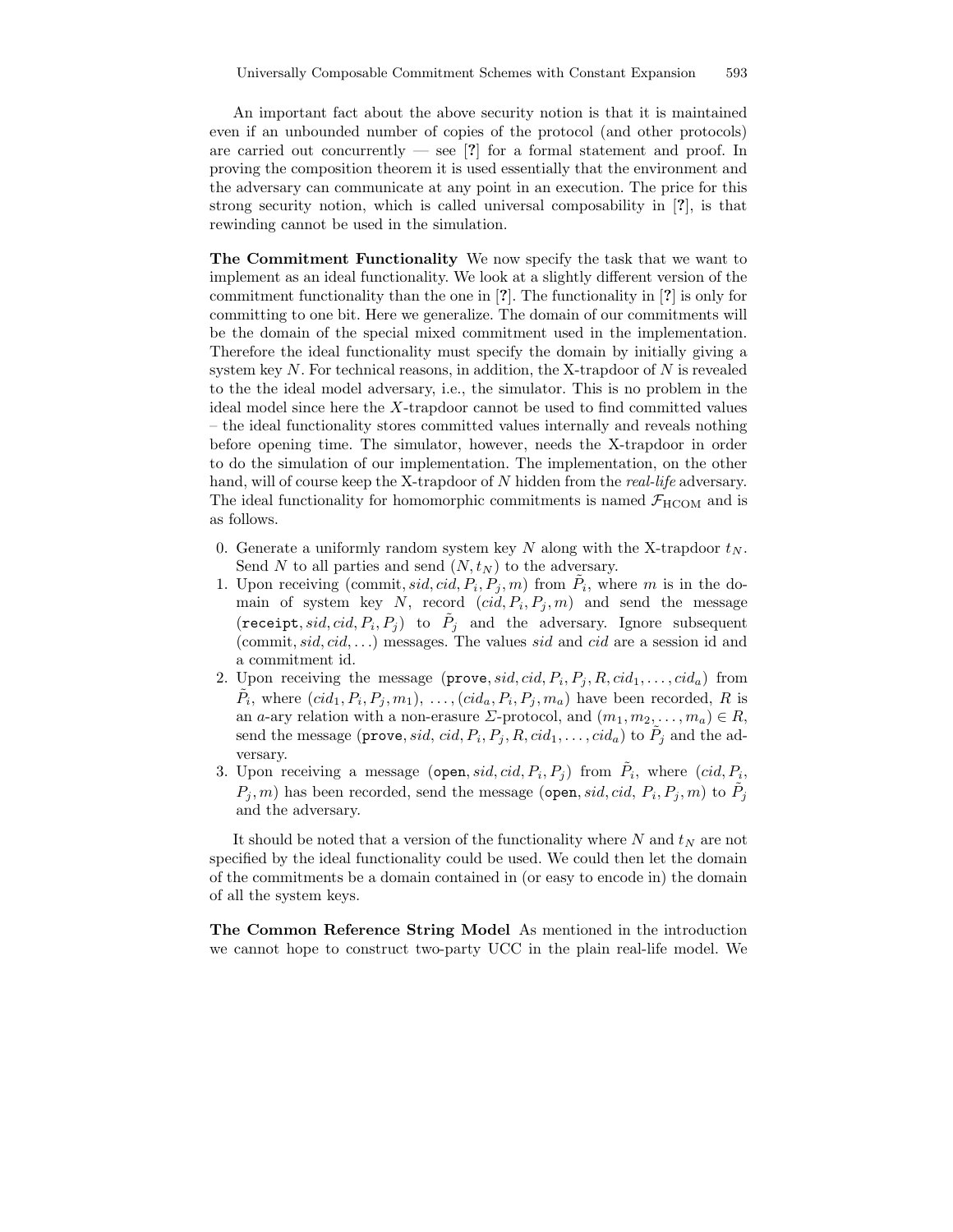need a that a common reference string (CRS) with a prescribed distribution is available to the players. It is straightforward to model a CRS as an ideal functionality  $\mathcal{F}_{CRS}$ , see e.g. [?].

## 4 UCC with Constant Expansion Factor

Given a special mixed commitment scheme com we construct the following protocol  $\mathrm{UCC}_{\text{com}}$ .

**The CRS** The CRS is  $(N, \overline{K}_1, \ldots, \overline{K}_n)$ , where N is a random system key and  $K_1, \ldots, K_n$  are n random E-keys for the system key N,  $K_i$  for  $P_i$ .

#### Committing

- C.1 On input (commit, sid, cid,  $P_i$ ,  $P_j$ , m) party  $P_i$  generates a random commitment key  $K_1$  for system key N and commits to it as  $c_1$  = commit<sub> $\overline{K}_i(K_1, r_1)$ , and sends (com<sub>1</sub>, sid, cid, c<sub>1</sub>) to  $P_j$ .<sup>2</sup></sub>
- R.1  $P_j$  replies with (com<sub>2</sub>, sid, cid,  $K_2$ ) for random key  $K_2$ .
- C.2  $P_i$  computes  $K = K_1 + K_2$  and  $c_2 = \text{commit}_K(m, r_2)$  for random  $r_2$ , and records  $(sid, cid, P_j, K, m, r_2)$  and sends the message  $(\text{com}_3, sid, cid, K_1, r_1, c_2)$  to  $P_j$ .
- R.2  $P_j$  checks that  $c_1 = \text{commit}_{\overline{K}_i}(K_1, r_1)$ , and if so computes  $K = K_1 + K_2$ , records  $(\textit{sid}, \textit{cid}, P_j, K, c_2)$ , and outputs  $(\texttt{receiveity}, \textit{sid}, \textit{cid}, P_i, P_j).$

#### Opening

- C.3 On input (open, sid, cid,  $P_i$ ,  $P_j$ ),  $P_i$  sends (open, sid, cid,  $m, r_2$ ) to  $P_j$ .
- R.3  $P_j$  checks that  $c_2 = \text{commit}_K(m, r_2)$ , and if so outputs (open, sid, cid,  $P_i$ ,  $P_i$ , m.

### Proving Relation

- C.4 On input (prove, sid, cid,  $P_i$ ,  $P_j$ ,  $R$ ,  $cid_1$ , ...,  $cid_a$ ), where  $(side, cid_1, P_j, K_1, m_1, r_1), \ldots, (sid, cid_a, P_j, K_a, m_a, r_a)$  are recorded commitments, compute the first message,  $a$ , of the  $\Sigma$ -protocol from the recorded witnesses and compute  $c_3 = \text{commit}_{\overline{K}_i}(a, r_3)$  for random  $r_3$ and send  $(\text{prv}_1, sid, cid, R, cid_1, \ldots, cid_a, c_3)$  to  $P_j$ .
- R.4  $P_j$  generates a random challenge e and sends ( $\text{prv}_2$ ,  $sid, cid, P_j, e$ ) to  $P_i$ .
- C.5  $P_i$  computes the answer z and sends ( $\text{prv}_3$ , sid, cid, a,  $r_3$ , z) to  $P_j$ .
- R.5  $P_j$  checks that  $c_3 = \text{commit}_{\overline{K}_i}(a, r_3)$  and that  $(a, e, z)$  is an accepting conversation. If so  $P_j$  outputs (prove, sid, cid,  $P_i$ ,  $P_j$ ,  $R$ , cid<sub>1</sub>, ..., cid<sub>a</sub>).

Theorem 2. If com is a special mixed commitment scheme, then the protocol  $UCC_{com}$  securely realizes  $\mathcal{F}_{HCOM}$  in the CRS-hybrid model.

<sup>2</sup> We assume that the key space is a subset of the message space. If this is not the case the message space can be extended to a large enough  $\mathcal{M}^l_N$  by committing to l values in the original scheme.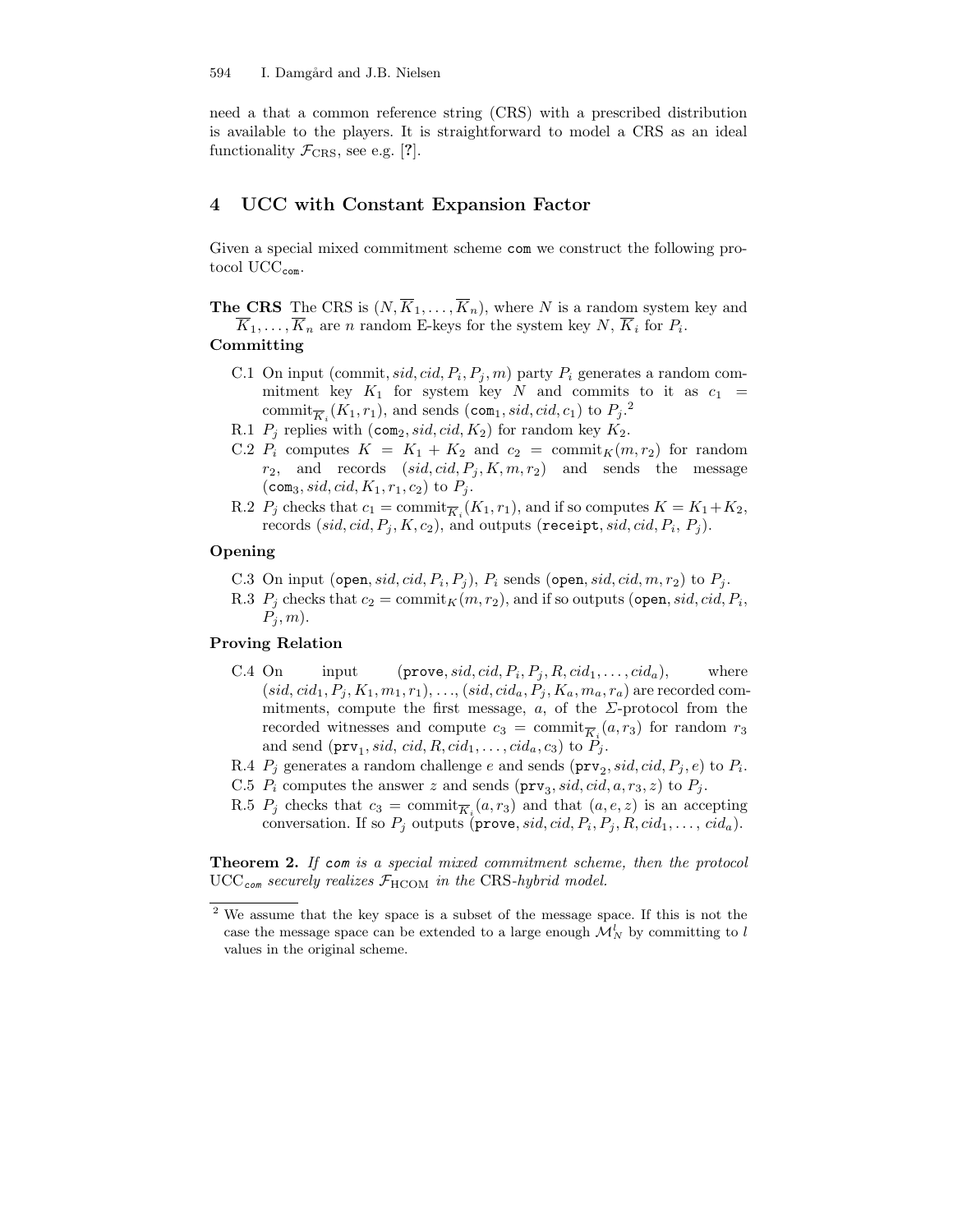*Proof.* We construct a simulator S running a real-life adversary  $\mathcal A$  and simulates to it a real-life execution consistent with the values input to and output from the ideal functionality in ideal-world in which  $S$  is running. The main requirements is that S given |m| can simulate a commitment to m in such a way that it can later open the commitment to any value of  $m$ ; That  $S$  can extract from the commitments given by  $A$  the value committed to; And that  $S$  does not rewind A as this is not possible in the model from [?].

The simulator S sets up the CRS s.t. the keys  $\overline{K}_i$  are E-keys for which S knows the E-trapdoor, and such that the X-trapdoor is known too. When  $S$  is simulating a honest party acting as the committing party it use the E-trapdoor to open  $c_1$  to  $K_1 = K - K_2$ , where K is generated as a random E-key with known E-trapdoor. Then  $S$  generates  $c_2$  as an equivocable commitment, which it can later open to the actual committed value once it becomes known. When  $S$  is simulating a honest party acting as the receiver in a commitment it simply follows the protocol. Since no trapdoors are known to the adversary, the resulting key  $K$  will be random and in particular it will be an X-key except with negligible probability since all but a negligible fraction of the keys are X-keys. So, since S knows the X-trapdoor, it can compute from the  $c_2$  sent by the adversary the value m committed to except with negligible probability.

For the proofs of relations, when  $A$  is giving a proof,  $S$  simply follows the protocol. The proofs given by honest  $P_i$  are simulated by S. Here the non-rewinding simulation technique from [?] applies. If the party  $P_i$  is later corrupted, the messages which should have been committed to are learned. Using the E-trapdoor the simulator then opens the commitments in the relation appropriately. Then given the messages and the random bits (the witnesses of the proof), the state construction property of the proof allows to construct a consistent internal state to show to the adversary.

The main technical problem in proving this simulation indistinguishable from the real-life execution is that the X-trapdoor is used by the simulator, so we cannot do reductions to the computational binding of the mixed commitment scheme. We deal with this by defining a hybrid distribution that is generated by the following experiment: Run the simulation except do not use the X-trapdoor. Each time the adversary makes a commitment instead simply use the message 0 as input to the ideal functionality. When the adversary then opens the commitment to  $m$ , simply change the ideal-world communication to make it look as if  $m$  was the committed value. Up to the time of opening, the entire execution seen from the the environment and  $\mathcal A$  is independent of whether 0 or m was given to the ideal functionality, and hence this hybrid is distributed exactly as the simulation. It is therefore enough to prove this hybrid indistinguishable from the real-life execution, which is possible using standard techniques.  $\Box$ 

Perfect Hiding and Perfect Binding The scheme described above has neither perfect binding nor perfect hiding. Here we construct a version of the commitment scheme with both perfect hiding and perfect binding. The individual commitments are obviously not simultaneously perfect hiding and perfect binding, but it can be chosen at the time of commitment whether a commitment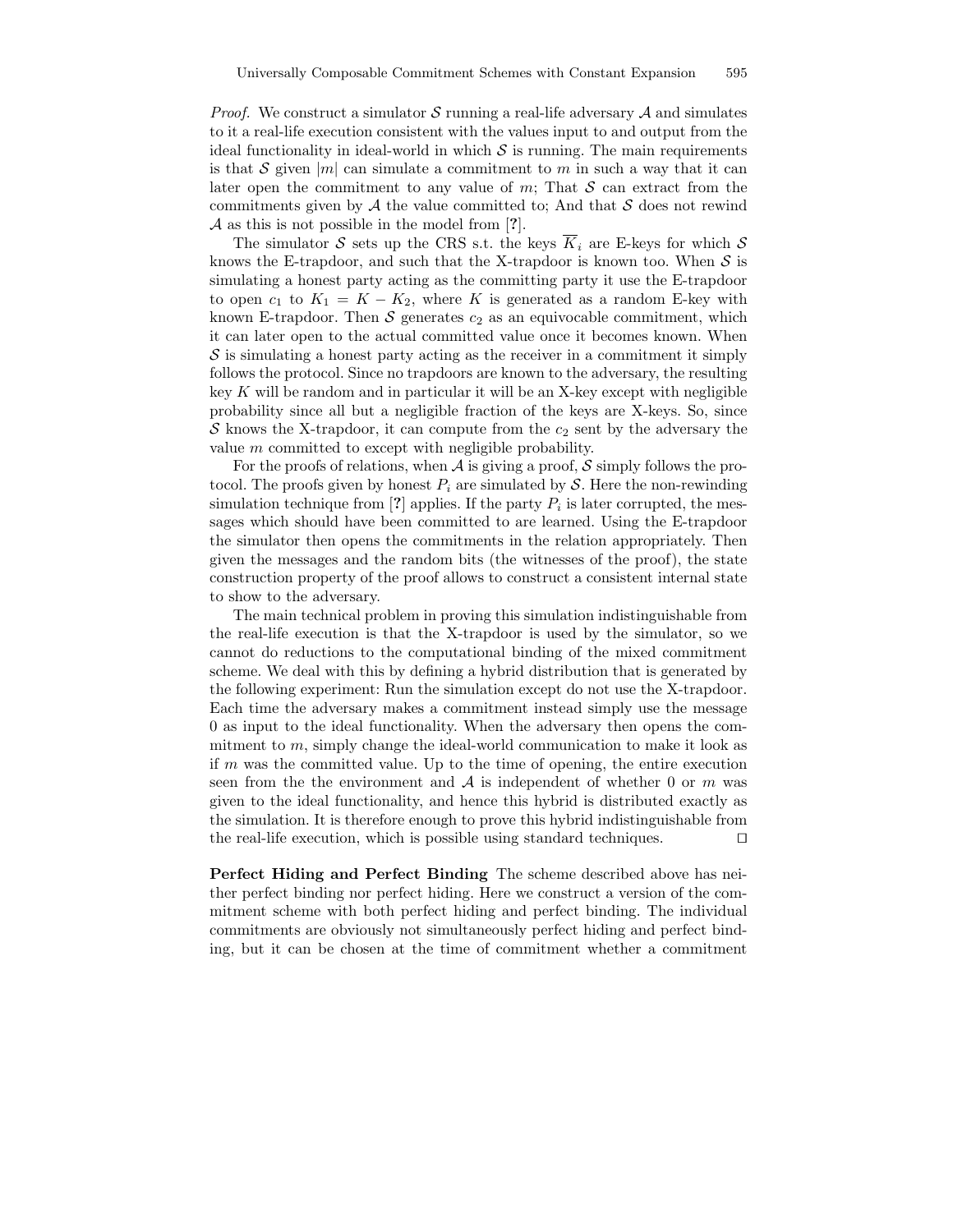should be perfect binding or perfect hiding and proofs of relations can include both types of commitments. We sketch the scheme and the proof of its security. The details are left to the reader.

In the extended scheme we add to the CRS a random E-key  $K_E$  and a random X-key  $K_X$  (both for system key N). Then to do a perfect binding commitment to m the committer will in Step C.2 compute  $c_2 = \text{commit}_K(m, r_2)$  as before, but will in addition compute  $c_3 = \text{commit}_{K_X}(m, r_3)$ . To open the commitment the committer will then have to send both a correct opening  $(m, r_2)$  of  $c_2$  and a correct opening  $(m, r_3)$  of  $c_3$ . This is perfect binding as the X-key commitment is perfect binding.

To do a perfect hiding commitment the committer computes a uniformly random message  $\overline{m}$  and commits with  $c_2 = \text{commit}_K(\overline{m} + m, r_2)$  and  $c_3 =$ commit<sub>KE</sub> $(\overline{m}, r_3)$ . To open to m the committer must then send a correct opening  $(m_2, r_2)$  of  $c_2$  and a correct opening  $(m_3, r_3)$  of  $c_3$  for which  $m_2 = m_3 + m$ . This is perfect hiding because  $c_3$  hides  $\overline{m}$  perfectly and  $\overline{m}+m$  thus hides m perfectly.

To do the simulation simply let the simulator make the excusable mistake of letting  $K_E$  be a random X-key and letting  $K_X$  be a random E-key. This mistake will allow to simulate and cannot be detected by the fact that E-keys and Xkeys are indistinguishable. For perfect binding commitments both  $K$  and  $K_X$ will then be E-keys when the simulator does a commitment, which allows to fake. When the adversary does a commitment  $K$  will (except with negligible) be an X-key and the simulator can extract m from commit $_K(m)$ . For perfect hiding commitments both K and  $K_E$  will (except with negligible probability) be Xkeys when the adversary does a commitment, which allows to extract. When the simulator commits,  $K$  will be an E-key, which allows to fake an opening by faking commit<sub>K</sub> $(m)$ .

For perfect binding commitments the proofs of relations can be used directly for the modified commitments by doing the proof on the commit<sub>K</sub> $(m)$  values. For perfect hiding commitments there is no general transformation that will carry proofs of relations over to the modified system. If however there is a proof of additive relation, then one can publish commit<sub>K</sub> $(m)$  and prove that the sum of the values committed to by commit<sub>K</sub> $(m)$  and commit<sub>KE</sub> $(\overline{m})$  is committed to by commit $K(\overline{m} + m)$ , and then use the commitment commit $K(m)$  when doing the proofs of relations.

## 5 Efficient Universally Composable Zero-Knowledge Proofs

In [?] Canetti and Fischlin showed how universally composable commitments can be used to construct simple zero-knowledge (ZK) protocols which are universally composable. This is a strong security property, which implies concurrent and non-malleable ZK proof of knowledge.

The functionality  $\mathcal{F}_{\text{ZK}}^R$  for universally composable zero-knowledge (for binary relation  $R$ ) is as follows.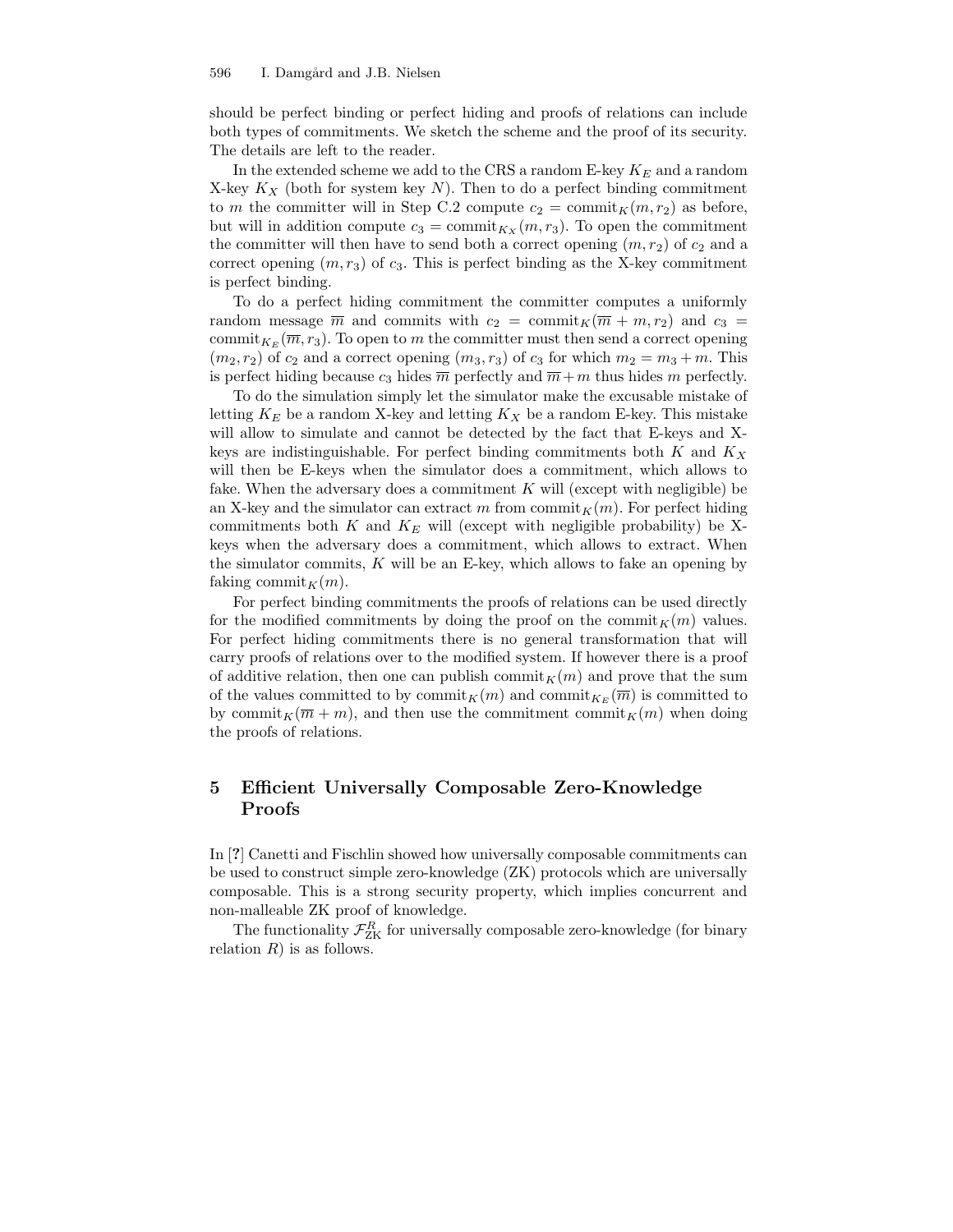- 1. Wait to receive a value (verifier,  $id, P_i, P_j, x$ ) from some party  $P_i$ . Once such a value is received, send (verifier,  $id, P_i, P_j, x)$  to  $\mathcal{S}$ , and ignore all subsequent (verifier, ...) values.
- 2. Upon receipt of a value (prover, id,  $P_j$ ,  $P_i$ , x', w) from  $P_j$ , let  $v = 1$  if  $x = x'$ and  $R(x, w)$  holds, and  $v = 0$  otherwise. Send  $(id, v)$  to  $P_i$  and  $S$ , and halt.

Exploiting the Multi-Bit Commitment Property In [?] a protocol for Hamiltonian-Cycle (HC) is given and proven to securely realize  $\mathcal{F}_{\rm ZK}^{\rm HC}$ . The protocol is of a common cut-and-choose form. It proceeds in t rounds. In each round the prover commits to l bits  $m \in \{0,1\}^l$ . Then the verifier sends a bit b as challenge. If  $b = 0$  then the prover opens all commitments and if  $b = 1$  the prover opens some subset of the challenges. Say that the subset is given by  $S \in \{0,1\}^l$ , where  $S_i = 1$  if commitment number i should be revealed. Then if  $b = 0$  the prover should see m and if  $b = 1$  the prover should see  $(S, m \wedge S)$ . The verifier has two predicates  $V_0$  and  $V_1$  for verifying the reply from the prover. If  $b = 0$ it verifies that  $V_0(m) = 1$  and if  $b = 1$  it verifies that  $V_1(S, m \wedge S) = 1$ . The protocol is such that seeing m or  $(S, m \wedge S)$  reveals no knowledge about the witness (Hamiltonian cycle), but if  $V_0(m) = 1$  and  $V_1(S, m \wedge S) = 1$ , then one can compute a witness from  $m$  and  $S$ . The verifier accepts if it can verify the reply in each of the t rounds. Obviously S should be kept secret when  $b = 0$  — otherwise  $m$  and  $S$  would reveal the witness. This makes it hard to use the multi-bit commitments to commit to the  $l$  bits in such a way that just the subset  $S$  can be opened later. However, in [?] Kilian, Micali, and Ostrovski presented a general technique for transforming a multi-bit commitment scheme into a multi-bit commitment scheme with the property that individual bits can be open independently. Unfortunately their technique adds one round of interaction. However, we do not need the full generality of their result. This allows us to modify the technique to avoid the extra round of interaction.

We commit by generating a uniformly random pad  $m_1 \in \{0, 1\}^l$  and committing to the four values S,  $m_1$ ,  $m_2 = m \oplus m_1$ , and  $m_3 = m_1 \wedge S$  individually using multi-bit commitments. The verifier then challenges uniformly with  $b \in \{0, 1, 2\}$ . If  $b = 0$ , then reveal  $m_1$  and  $m_2$  and verify that  $V_0(m_1 \oplus m_2) = 1$ . If  $b = 1$  then reveal S,  $m_2$ ,  $m_3$  and verify that  $V_1(S, m_2 \wedge S \oplus m_3) = 1$ . Finally, if  $b = 2$ , then reveal S,  $m_1$ , and  $m_3$  and verify that  $m_3 = m_1 \wedge S$ . This is still secure as at no time are  $S$  and  $m$  revealed at the same time. For the soundness, note that if  $V_0(m_1\oplus m_2)=1, V_1(S,m_2\wedge S\oplus m_3)=1,$  and  $m_3=m_1\wedge S$ , then for  $m=m_1\oplus m_2$ we have that  $V_0(m) = 1$  and  $V_1(S, m \wedge S) = 1$  and can thus compute a witness. If we increase the number of rounds by a factor  $\log_{3/2}(2)$  < 1.71 we will get cheating probability no larger than for  $t$  rounds with cheating probability  $1/2$  in each round. The number of bits committed to in each round is 4l for a total of less than 6.84tl bits. However, now the bits can be committed to k bits at a time using the multi-bit commitment scheme. Therefore, if we implement the modified protocol using our commitment scheme, we get communication complexity  $O((l+k)t)$ . This follows because we can commit to  $O(l)$  bits by sending  $O(l+k)$ bits. This is an improvement by a factor  $\theta(\frac{lk}{l+k}) = \theta(\min(l,k))$  over [?].